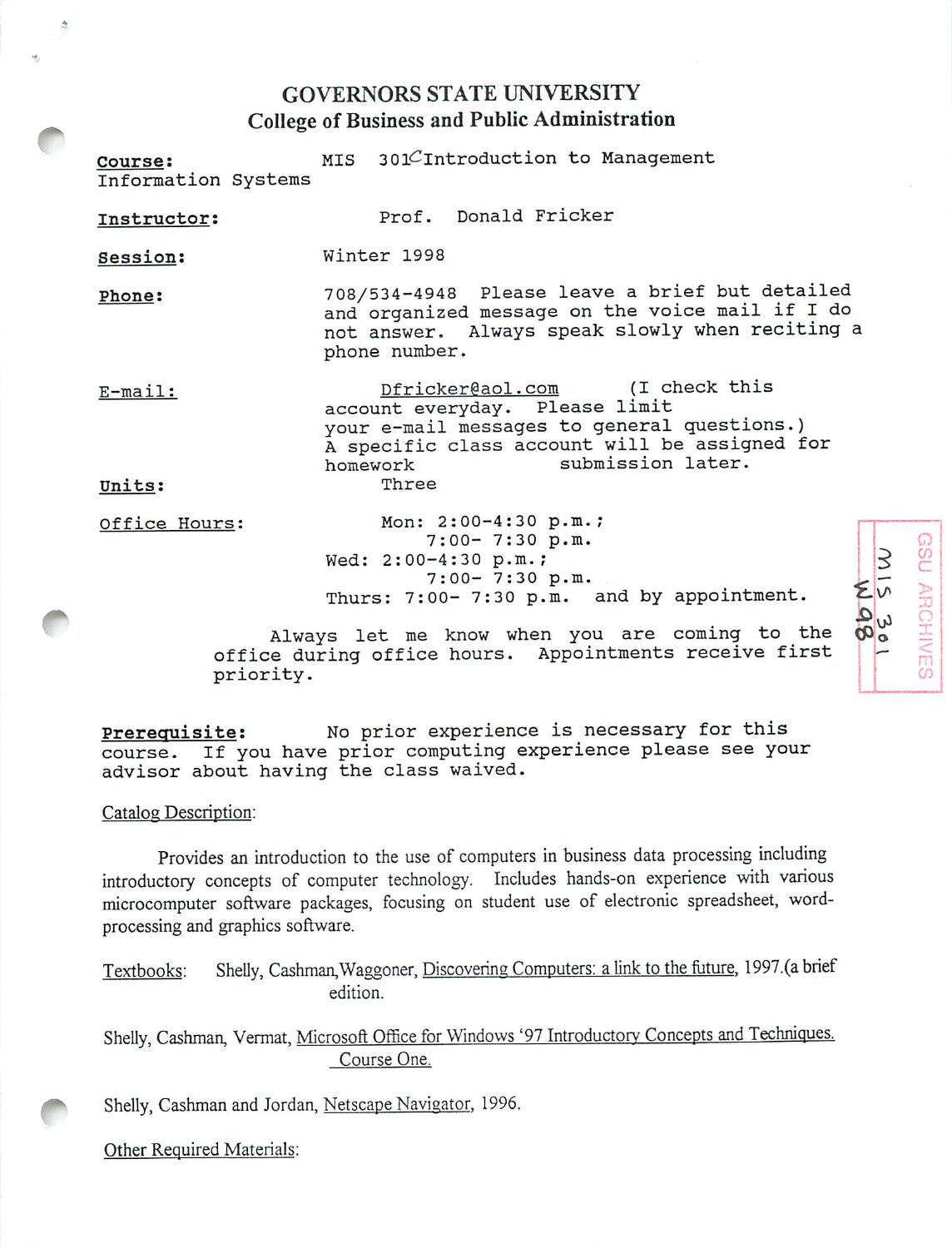*At least three DS/DD 3-1/2 diskettes formatted for the DOS (IBM).*

## *Expected Student Outcomes:*

 $\mathbf{z}$ 

*Upon* completion of this course, the student will:

*Gain anoverviewofthe relevance of computers with specific reference to business applications. Understand the structure and basic elements ofMIS.*

*Gain* an appreciation of the role of microprocessors, microcomputers and computer communications *in the modem business environment.*

*Gain an understanding of the organization of computers, specific types of computers, specific components* of *computers* and use several application software packages in business applications.

## *Syllabus Statement for Persons with Disabilities:*

*It is the intention ofthe institution to support full participation ofall students, regardless of physical ability level. Therefore, if any student needs consideration of his/her physical abilities in order to complete the course, please notifythe instructor as soonas possible.*

## **Manner** of Instruction:

Lecture and class discussion of text topics. Students are encouraged to ask questions related to the *text...especially current and breaking events inthe field.*

*Audio-visuals, students hands-on experience with exercises, problems, and examinations. Computerassignments to illustrate the topics.*

| Grades and Evaluations:               |        |  |
|---------------------------------------|--------|--|
|                                       | Points |  |
| Computer Assignments (10 @ 30 points) | 300    |  |
| Midterm                               | 100    |  |
| Final                                 | 100    |  |
| Class attendance/misc.                | 50     |  |
|                                       |        |  |
| Total                                 | 450    |  |

| Percent | Final Grade |  |
|---------|-------------|--|
| 90-100  | A           |  |
| 80-89   | B           |  |
| $70-79$ |             |  |
| 60-69   | D           |  |
| Below   | F           |  |